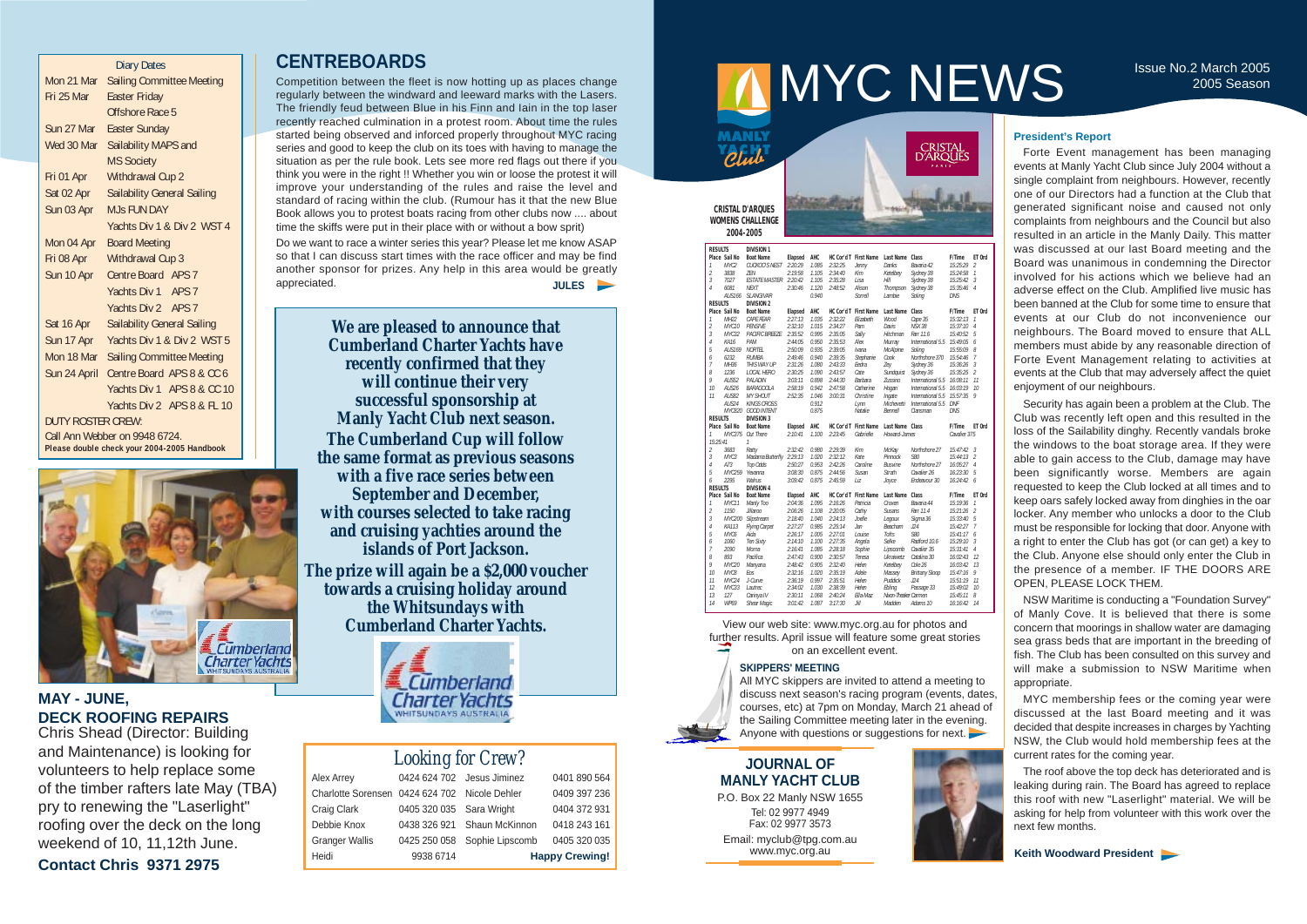|                                                                                                                 |                                                                                                                              | ᠽ<br><b>一</b><br>⋝ |                    |         |     |           |                          |  |  |  |  |
|-----------------------------------------------------------------------------------------------------------------|------------------------------------------------------------------------------------------------------------------------------|--------------------|--------------------|---------|-----|-----------|--------------------------|--|--|--|--|
|                                                                                                                 |                                                                                                                              | St Hallett         | أهرم               |         |     |           |                          |  |  |  |  |
| <b>METHOD OF PAYMENT</b><br>20<br>Visa<br>Cash<br>Cheque<br><b>Bankcard</b><br>Mastercard<br><b>Card Number</b> |                                                                                                                              |                    |                    |         |     |           |                          |  |  |  |  |
|                                                                                                                 |                                                                                                                              |                    | <b>Expiry Date</b> |         |     |           | <b>BROOKVALE CELLARS</b> |  |  |  |  |
| <b>WINE SPECIALS*</b>                                                                                           | Region                                                                                                                       | R.R.P.             | \$ Bottle          | \$ Case | Qty | Sub Total | <b>Total</b>             |  |  |  |  |
| St Hallett Gamekeepers Reserve                                                                                  | Barossa, SA                                                                                                                  | 13.99              | 11.99              | 9.99    |     |           |                          |  |  |  |  |
| <b>St Hallett Poachers Blend</b>                                                                                | Barossa, SA                                                                                                                  | 13.99              | 11.99              | 9.99    |     |           |                          |  |  |  |  |
|                                                                                                                 | *Purchase a case (12) of either of these Wine Specials* and receive a<br>complimentary magnum of St. Hallett Poachers Blend. |                    |                    |         |     |           |                          |  |  |  |  |
| <b>SPARKLING WINE</b>                                                                                           | Region                                                                                                                       | <b>R.R.P.</b>      | \$ Bottle          | \$ Case | Qty | Sub Total | <b>Total</b>             |  |  |  |  |
| Croser                                                                                                          | Adelaide Hills, SA                                                                                                           | 35.99              | 27.99              | 25.99   |     |           |                          |  |  |  |  |
| <b>WHITE WINES</b>                                                                                              | Region                                                                                                                       | R.R.P.             | \$ Bottle          | \$ Case | Qty | Sub Total | Total                    |  |  |  |  |

| <b>WINE SPECIALS*</b>                        | Region      | R.F |
|----------------------------------------------|-------------|-----|
| St Hallett Gamekeepers Reserve   Barossa, SA |             | 13. |
| <b>St Hallett Poachers Blend</b>             | Barossa, SA | 13  |

Race 1 was a sick east/sow easter and 2 to 6 knots. Exactly the wind we didn't want as the mighty Pam is heavy due to her rebuild. We also had a choice of only one main and two headsails. Bang went the gun and slowly but surely those rotten spaghetti-munchers climbed out from under us and crept away with an insurmountable lead.

| <b>SPARKLING WINE</b>        | Region             | <b>R.R.P.</b> | \$ Bottle | \$ Case | Qty | Sub Total | Total |
|------------------------------|--------------------|---------------|-----------|---------|-----|-----------|-------|
| Croser                       | Adelaide Hills, SA | 35.99         | 27.99     | 25.99   |     |           |       |
| <b>WHITE WINES</b>           | Region             | R.R.P.        | \$ Bottle | \$ Case | Qty | Sub Total | Total |
| Wither Hills Sauvignon Blanc | Marlborough, NZ    | 25.99         | 19.99     | 17.99   |     |           |       |
| Tatachilla Growers Blend     | McLaren Vale, SA   | 15.99         | 13.99     | 11.99   |     |           |       |
| <b>RED WINES</b>             | Region             | <b>R.R.P.</b> | \$ Bottle | \$ Case | Qty | Sub Total | Total |
| Tatachilla Partners Blend    | McLaren Vale, SA   | 15.99         | 13.99     | 11.99   |     |           |       |

#### **FAX ORDERS to (02) 9905 7397 FREE** Please note that there is always a single bottle purchase price AND a bottle price if you purchase a mi

|      | DELIVERY TO MANLY LOCAL AREA<br>.NID a battle woles if you would eas a missail as attained demon |         |     |           |       |  |  |  |  |  |  |
|------|--------------------------------------------------------------------------------------------------|---------|-----|-----------|-------|--|--|--|--|--|--|
|      | <b>TOTAL \$</b>                                                                                  |         |     |           |       |  |  |  |  |  |  |
| .99  | 13.99                                                                                            | 11.99   |     |           |       |  |  |  |  |  |  |
| R.P. | \$ Bottle                                                                                        | \$ Case | Qty | Sub Total | Total |  |  |  |  |  |  |
| .99  | 13.99                                                                                            | 11.99   |     |           |       |  |  |  |  |  |  |





The 5.5 class came into being in the early 1950's, with the demise of the much more expensive and larger metre boats (6's, 8's, 20's, J's the list goes on). The only metre boats at that time still competitively sailing were the good old and famous 12's. So a cheaper alternative was created and along came the 5.5's.

Now today's fives are a lot different to those of 40 years ago, but because of their beautiful lines and still relatively competitive performance, the old ones are quite sought after.

In conjunction with the International powers and diehard enthusiasts, three divisions were created to encourage all to participate. All boats built up to the 1st of Jan 1970 are called Classics, then to 1990 are the Evolutions, while everything from then onwards is in the Modern division.

Luckily, some royal family in northern Europe donated a beautiful cup to the Royal Kaag Yacht Club, so as the Classic division would have something to race for each year. Considering the number of Classics especially in Europe, this cup was a welcome addition. The King Kaag Cup is an event that only one yacht from each country can compete in.

> $\overline{\Box}$ who have donated to the dishwasher for the  $\mathcal{S}$ MYC kitchen, along with Fairlight Meats, St Hallett's Wines and a SPECIAL THANKS to an ANONYMOUS DONATION of \$200... we're looking very good to achieving our goal, and David Faiclough will be one of the many very happy Twilight 4th place sailors.



'The Couple' 'The Husband' "The Diver' George,Gina, (Colin's brother and his wife from Scotland Sara and Colin Cameron at the Opera

Australia has an overabundance of 'would be' Kaag Captains, but we held out through sheer grit, determination and a hell of a lot of good luck. It was PAM versus the bloody Italians in the end. Their boat Carabella was world champ back in the 70's, has a fin keel, separate rudder, carbon rig and more than 3 sets of brand new sails. They just pumped over \$80grand into the boat before they shipped it over here, so one could say these olive- growers were serious about their Kaag Campaign.

The crew of Pam would need an act of god to win this one and we got one You wouldn't believe it, but they didn't read the sailing instructions properly and only did two laps instead of three. Aussies 1 – Gelato-suckers 0.

Unfortunately for PAM, the rest of this event was also sailed in light airs. We battled for

another 2 days in some close sailing but the rotten Romans won the next three and clinched the much coveted King Kaag Cup. We were out gunned, out spent and out sailed, but boy was it a lot o fun!

The next event was the big one on center court - The World Championships. By now all the 5.5's had arrived. We had 27 lined up for the first race, again in a sick east-sow easter, maxing out at about 8 knots. The brand new state of the art boats just took off. If you had just paid nearly \$400,000, you would expect to be somewhere up front too.

These boats have keel mounted trim tabs, so with the touch of a button their keel turns into a second rudder. This gives them amazing windward performance not to mention their carbon rigs and the best sails money can buy. It didn't take long in the fleet to work out who were your main rivals. Of course Olympic champ, Jochem Schuemann was ever so slightly out of our league.

On a good day however, if we didn't make too many mistakes we could give the Germans and the Bahamians a run for their money. On a few occasions we picked some good shifts and even got to the top mark in 7th spot. Of course that was usually short lived, but much celebrated.

The Maritime Museum donated some of their fleet as spectator craft and also dropped the famous 5.5 Barranjoey in the water to compete in the event. They even thawed out skipper and crew from cryogenic freezing to compete.

As the days went buy our crew work improved. Matt Walker our middleman became a 'mainsheet machine' While Al Sims was working his ass off popping and dropping kites at a frantic pace. The competition was the most intense we have ever sailed in. One mistake and you're out the back door. We learned more in those 30 races than we had in the last 10 years of club racing.

In the last race we picked a ripper end of the line to start and had a blinder, finishing up with the modern boats. The time between first and last boat was only 12 minutes. This worked out to be about \$17,000.00 a minute.

As for the post race adventures, we all left our boats back at the RSYS and had a BBQ and Keg every night. It didn't take long for the language barriers to break down and the friendships to form. We met some great people from all round the world and were even invited to race in several European countries. They'll supply the boat; we just have to get there.

As for running the event, the whole thing seemed immense at the time. The enjoyment Tannis and I got in return far outweighed it all. At the International AGM held during the regatta, it was noted that the event was extremely successful due to the hard work of a lot of people. The one most responsible for this event however, was a tenacious little red head that basically ran the whole show. So I'd like to thank the 4th and most important crewmember of KA 16 PAM … my wife Tannis

**Peter MacDonald** 







# *30th Wedding Anniversary 'Blitz'!*





Sara and Colin Cameron's 30th Wedding Anniversary, in March, has been disrupted by Colin's call to a diving job overseas, but he cunningly redeemed himself by arranging a magical night, at the opera to see Carmen (Tragic Girl. I hope she didn't plane to enter the 'Womens Challenge!'). It was truely a superb and appropriate live entertainment venue for celebrating a special day. *Love and Best Wishes to you Sara*,....Colin.

#### *Time to Party*

We have a wonderful Club House perfect for parties, why not hold your next party at MYC?

Members of MORE than 1 year get a 50% discount on hall hire fee. The cost is currently \$764 including cleaning and security, and there is no need for members to use Forte's food or beverage packages.

#### **For more details please call Forte Event Management on 9984 1111**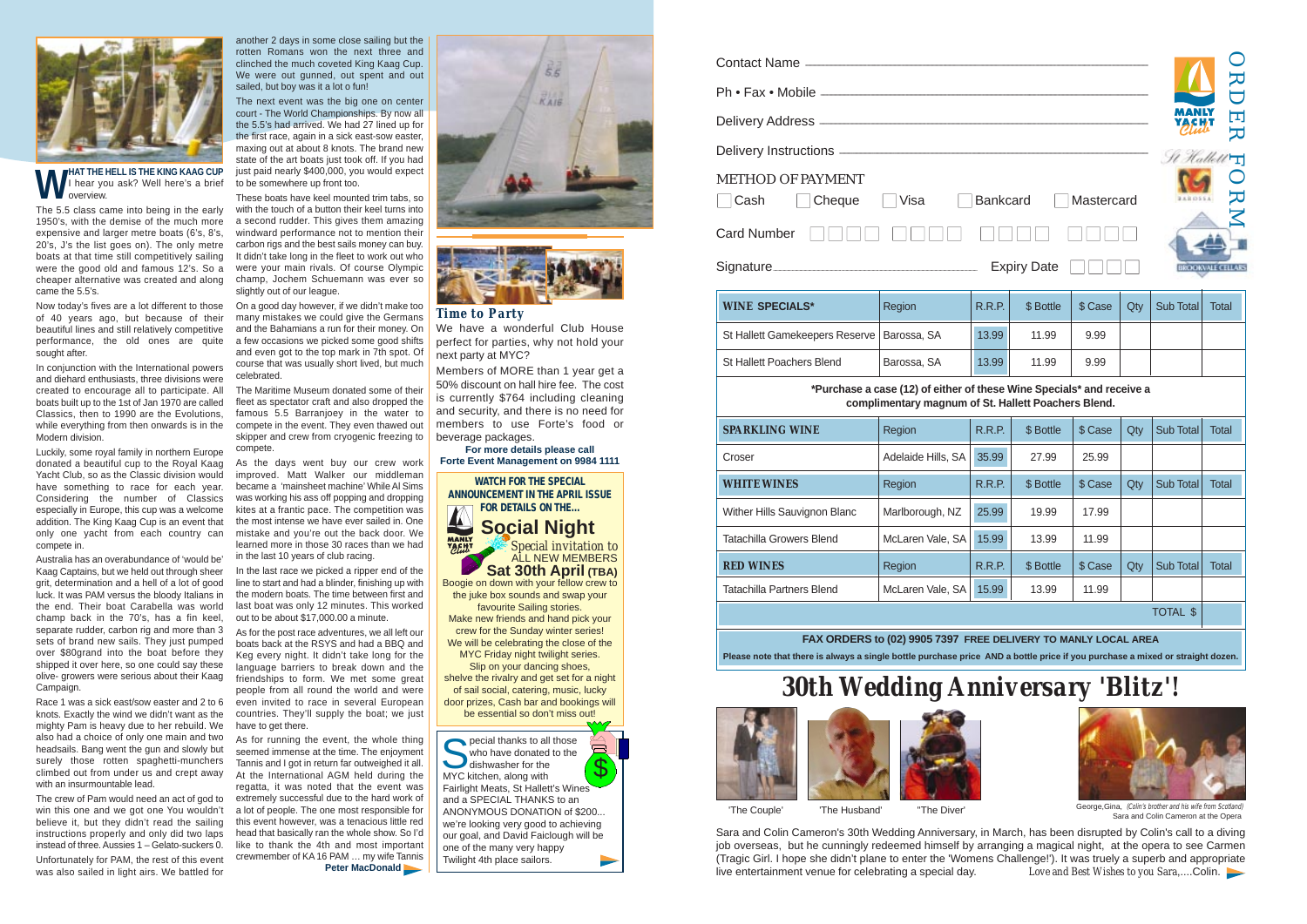## **THE FARR SIDE**

It seems America's Cup winning skipper Russell Coutts isn't a fan of doubleended yachts. That fact was made clear during Race 4 of the Autumn Point Score when Carinya, wallowing with a poled out No.1 headsail in a fickle south-easterly breeze, found herself surrounded by flock of fleet-footed Farr 40s at the Lady Bay mark. Coutts, tactician for squillionaire Hasso Plattner on Morning Glory, glared with his beady Kiwi eyes at the terrified Carmen crew as his boat (on starboard tack, it must be admitted) passed within metres of the little yacht's pointy derriere. We felt about as popular as a Manly councillor at a MYC wedding. But the unnerving tactic worked, and the Carmenites went right out the backdoor as Morna and Aida cleared off to take first and second respectively in division two, line and handicap. It wasn't an easy day, with both divisions having to contend with not only the Farr 40 hotshots, who were warming up for the coming world championships on the harbour, but also the Manly 16-foot skiffs, who started just metres in front of our line and only minutes after the div 2 gun. It's not much fun being caught on port tack just metres off the Smedley's Point sea wall with a swarm of angry 16s, all on starboard and pumped up with testosterone, on top of you. Anyway we all survived - just - and made it around the south-easterly course, with Bokarra taking third on handicap and fourth spot going to the rapidly improving Out There. Division 1 had a cleaner start, with Sprint IV out in front alone, leaving Slangivar, Windy Point and Shear Magic to battle it out. Morning Glory may have had Coutts but Slangivar had their own fully imported rockstar in the form of Bruce '''The Middleman'' Davis on board, and it paid off as they held out the Windy Point crowd to claim their fourth straight handicap win (memo: Graham Radford). Having blitzkrieged the opposition at the Sydney Amateurs over the past few weeks, Windy Point was back in the big time at MYC and had no answer to the slick Scottish soling and its hypothermic hired gun. Sprint had their own battles with the Farrs, with words being exchanged about the validity of the MYC boat's presence on the harbour, ie ''Get out of the way, we are racing'' being answered by: ''And so are we!'' I reckon it should have been: ''And so are we, you over-paid, over-rated, over-here moron!!!'' but Maz is way too polite.

Coutts and Morning Glory finished a limp 10th in the world championship, no doubt unnerved by his encounter with the MYC fleet. **Jim Nixon**

|                   | RACE 4 [20/02/2005] |                                |               |                |                                    |       |                           | APS 4 Autumn Point Score 2004-2005 Division 1 Keel TOT HC results |      |                                |                |
|-------------------|---------------------|--------------------------------|---------------|----------------|------------------------------------|-------|---------------------------|-------------------------------------------------------------------|------|--------------------------------|----------------|
|                   |                     | Place Sail No Boat Name        | Elapsd AHC    |                | HC Cor'd T CHC                     |       | Skipper                   | Class                                                             |      | Score Fin Tim ETOrd            |                |
| 1                 |                     | AUS166 SLANGIVAR               | 2:36:52 0.940 |                | 2:27:27                            |       | 0.939 S Lambie Soling     |                                                                   | 1.0  | 15:41:52 2                     |                |
| $\overline{2}$    | M366                | WINDY POINT 2:38:12 0.940      |               |                | 2:28:42                            |       | 0.940 A Cooper Adams8     |                                                                   | 2.0  | 15:43:12 3                     |                |
| 3                 | 6323                | <b>SPRINT IV</b>               | 2:20:12 1.095 |                | 2:33:31                            |       |                           | 1.080 G Radford RadfordSprint 3.0                                 |      | 15:25:12 1                     |                |
| 4                 | <b>WP69</b>         | SHEAR MAGIC 2:49:10 0.970      |               |                | 2:44:06                            |       | 0.955 R Steffens Adams10  |                                                                   | 4.0  | 15:54:10 4                     |                |
| <b>DNC</b>        | 1236                | LOCAL HERO                     |               | 1.120          |                                    |       | P Mosely Sydney36         |                                                                   | 9.0  |                                |                |
| <b>DNC</b>        | AUS32               | <b>AVANTI</b>                  |               | 0.900          |                                    |       | C Shead                   | Soling                                                            | 9.0  |                                |                |
| <b>DNC</b>        | <b>KA16</b>         | <b>PAM</b>                     |               | 0.950          |                                    |       |                           | M Walker International5.5                                         | 9.0  |                                |                |
| DNC               | MH <sub>22</sub>    | <b>CAPE FEAR</b>               |               | 1.100          |                                    |       | K Boxhall Cape35          |                                                                   | 9.0  |                                |                |
|                   |                     | Division 2 Keel TOT HC results |               |                |                                    |       |                           |                                                                   |      |                                |                |
|                   |                     | Place Sail No Boat Name        | Elapsd AHC    |                | HC Cor'd T CHC                     |       | Skipper                   | Class                                                             |      | Score Fin Tim ETOrd            |                |
| 1                 | 2090                | <b>MORNA</b>                   | 1:58:12 1.075 |                | 2:07:04                            |       | 1.078 G Zyner             | Cavalier35                                                        | 1.0  | 15:13:12 1                     |                |
| $\overline{2}$    | MYC6                | <b>AIDA</b>                    | 2:10:11 1.010 |                | 2:11:29                            |       | 0.996 B Spence S80        |                                                                   | 2.0  | 15:25:11 2                     |                |
| 3                 | 1152                | <b>BOKARRA</b>                 | 2:40:50 0.860 |                | 2:18:19                            |       | 0.854 C Cameron Santana22 |                                                                   | 3.0  | 15:55:50 5                     |                |
| 4                 |                     | MYC375 OUT THERE               | 2:21:31 0.980 |                | 2:18:41                            |       | 0.976 G James             | Cavalier 375                                                      | 4.0  | 15:36:31 4                     |                |
| 5                 | 127                 | CARINYA IV                     | 2:16:34 1.045 |                | 2:22:43                            |       | 1.028 J Nixon             | Carmen                                                            | 5.0  | 15:31:34 3                     |                |
| 6                 | 951                 | <b>ECLIPSE</b>                 | 3:12:21 0.850 |                | 2:43:30                            |       | 0.835 B Howell            | Endeavour24                                                       | 6.0  | 16:27:21 6                     |                |
| <b>DNC</b>        | 929                 | <b>IT'S MINE</b>               |               | 0.980          |                                    |       |                           | H Hooper Catalina32                                               | 15.0 |                                |                |
| <b>DNC</b>        | 3683                | <b>RATTY</b>                   |               | 0.920          |                                    |       |                           | I Dennewald Nthshore27                                            | 15.0 |                                |                |
| <b>DNC</b>        | 5616                | <b>STARSHIP</b>                |               | 0.950          |                                    |       |                           | P Richter Hudson32                                                | 15.0 |                                |                |
| <b>DNC</b>        | MYC9                | <b>SAINT MAYBE</b>             |               | 0.900          |                                    |       | D Parsons Daydream        |                                                                   | 15.0 |                                |                |
| <b>DNC</b>        |                     | MYC33 LAUTREC                  |               | 1.012          |                                    |       | H Ebling                  | Passage33                                                         | 15.0 |                                |                |
| <b>DNC</b>        |                     | MYC47 REALITY                  |               | 1.000          |                                    |       |                           | K WoodwardPassage33                                               | 15.0 |                                |                |
| <b>DNC</b>        |                     | MYC200 SLIPSTREAM              |               | 1.033          |                                    |       | B Buchanan Sigma36        |                                                                   | 15.0 |                                |                |
| <b>DNC</b>        | MYC202 ISAEA II     |                                |               | 0.799          |                                    |       | M Collis                  | Bluebird22                                                        | 15.0 |                                |                |
|                   |                     |                                |               |                |                                    |       |                           |                                                                   |      |                                |                |
|                   |                     |                                |               |                |                                    |       |                           |                                                                   |      |                                |                |
|                   |                     |                                |               |                |                                    |       |                           |                                                                   |      |                                |                |
|                   | RACE 5 [06/03/2005] |                                |               |                | APS 5 Autumn Point Score 2004-2005 |       |                           |                                                                   |      | Division 1 Keel TOT HC results |                |
|                   |                     | Place Sail No Boat Name        | Elapsd AHC    |                | HC Cor'd T CHC                     |       | Skipper                   | Class                                                             |      | Score Fin Tim ETOrd            |                |
| 1                 |                     | AUS166 SLANGIVAR               | 2:22:58 0.946 |                | 2:15:15                            | 0.945 | S Lambie                  | Soling                                                            | 1.0  | 15:27:58                       | 1              |
| $\overline{2}$    | <b>KA16</b>         | PAM                            | 2:24:07 0.950 |                | 2:16:55                            | 0.950 | M Walker                  | International <sub>5.5</sub> 2.0                                  |      | 15:29:07                       | $\overline{2}$ |
| 3                 | M366                | WINDY POINT 2:26:11 0.942      |               |                | 2:17:42                            | 0.939 | A Cooper                  | Adams8                                                            | 3.0  | 15:31:11                       | 3              |
| 4                 | AUS32               | <b>AVANTI</b>                  | 2:38:05 0.900 |                | 2:22:16                            | 0.892 | C Shead                   | Soling                                                            | 4.0  | 15:43:05                       | 5              |
| 5                 | <b>WP69</b>         | SHEAR MAGIC 2:30:50 0.955      |               |                | 2:24:03                            | 0.937 | R Steffens Adams10        |                                                                   | 5.0  | 15:35:50                       | 4              |
| <b>DNC</b>        | 1236                | LOCAL HERO                     |               | 1.120          |                                    |       | P Mosely                  | Sydney36                                                          | 9.0  |                                |                |
| <b>DNC</b>        | 6323                | <b>SPRINT IV</b>               |               | 1.080          |                                    |       |                           | G Radford RadfordSprint 9.0                                       |      |                                |                |
| <b>DNC</b>        | MH22                | <b>CAPE FEAR</b>               |               | 1.100          |                                    |       | K Boxhall                 | Cape35                                                            | 9.0  |                                |                |
|                   |                     | Division 2 Keel TOT HC results |               |                |                                    |       |                           |                                                                   |      |                                |                |
|                   |                     | Place Sail No Boat Name        | Elapsd AHC    |                | HC Cor'd T CHC                     |       | Skipper                   | Class                                                             |      | Score Fin Tim ETOrd            |                |
| 1                 | 127                 | CARINYA IV                     | 1:49:50 1.067 |                | 1:57:12                            | 1.037 | J Nixon                   | Carmen                                                            | 1.0  | 15:04:50                       | 1              |
| $\overline{2}$    | MYC9                | SAINT MAYBE 2:10:20 0.900      |               |                | 1:57:18                            | 0.900 |                           | D Parsons Daydream                                                | 2.0  | 15:25:20                       | 3              |
| 3                 | MYC6                | AIDA                           | 1:57:42 1.010 |                | 1:58:53                            | 1.002 | <b>B</b> Spence           | S80                                                               | 3.0  | 15:12:42                       | $\overline{c}$ |
| 4                 | 951                 | <b>ECLIPSE</b>                 | 2:44:47 0.810 |                | 2:13:28                            | 0.810 | <b>B</b> Howell           | Endeavour24 4.0                                                   |      | 15:59:47                       | 5              |
| 5                 | 2090                | <b>MORNA</b>                   | 2:26:56 1.100 |                | 2:41:38                            | 1.077 | G Zyner                   | Cavalier35                                                        | 5.0  | 15:41:56                       | 4              |
| <b>DNC</b>        | 929                 | <b>IT'S MINE</b>               |               | 0.980          |                                    |       |                           | H Hooper Catalina32                                               | 15.0 |                                |                |
| <b>DNC</b>        | 1152                | <b>BOKARRA</b>                 |               | 0.830          |                                    |       |                           | C Cameron Santana22                                               | 15.0 |                                |                |
| <b>DNC</b>        | 3683                | RATTY                          |               | 0.920          |                                    |       |                           | I Dennewald Nthshore27                                            | 15.0 |                                |                |
| <b>DNC</b>        | 5616                | <b>STARSHIP</b>                |               | 0.950          |                                    |       | P Richter                 | Hudson32                                                          | 15.0 |                                |                |
| <b>DNC</b>        |                     | MYC33 LAUTREC                  |               | 1.012          |                                    |       | H Ebling                  | Passage33                                                         |      |                                | 15.0           |
| <b>DNC</b>        |                     | MYC47 REALITY                  |               | 1.000          |                                    |       |                           | K Woodward Passage 33                                             |      |                                | 15.0           |
| <b>DNC</b>        |                     | MYC200 SLIPSTREAM              |               | 1.033          |                                    |       | B Buchanan Sigma36        |                                                                   |      |                                | 15.0           |
| <b>DNC</b><br>RAF | MYC202 ISAEA II     | MYC375 OUT THERE               |               | 0.799<br>0.950 |                                    |       | M Collis<br>G James       | Bluebird22<br>Cavalier 375                                        |      |                                | 15.0<br>7.0    |

|                                                                                                                                                                                                |                                                                                                                                                | Whitworth Summer Trophy 2004-2005<br>Division 1 Race 3 WST3                                                                                                                                                                                                                                                                                             |                                                                                                                      |                                                                                                                                                                                                  |                                                                                                                              | Course: 3                                                                              | <b>RESULTS SHEET - 27/02/2005</b>                                                                                                                                                                                                                                                                                          |                                                                                                                                                                                                                                                                           |                                                                                                                                                             |                                                                                                                                                                  |                                            |
|------------------------------------------------------------------------------------------------------------------------------------------------------------------------------------------------|------------------------------------------------------------------------------------------------------------------------------------------------|---------------------------------------------------------------------------------------------------------------------------------------------------------------------------------------------------------------------------------------------------------------------------------------------------------------------------------------------------------|----------------------------------------------------------------------------------------------------------------------|--------------------------------------------------------------------------------------------------------------------------------------------------------------------------------------------------|------------------------------------------------------------------------------------------------------------------------------|----------------------------------------------------------------------------------------|----------------------------------------------------------------------------------------------------------------------------------------------------------------------------------------------------------------------------------------------------------------------------------------------------------------------------|---------------------------------------------------------------------------------------------------------------------------------------------------------------------------------------------------------------------------------------------------------------------------|-------------------------------------------------------------------------------------------------------------------------------------------------------------|------------------------------------------------------------------------------------------------------------------------------------------------------------------|--------------------------------------------|
|                                                                                                                                                                                                |                                                                                                                                                | Division 1 Keel TOT HC results                                                                                                                                                                                                                                                                                                                          |                                                                                                                      |                                                                                                                                                                                                  |                                                                                                                              |                                                                                        |                                                                                                                                                                                                                                                                                                                            |                                                                                                                                                                                                                                                                           |                                                                                                                                                             |                                                                                                                                                                  |                                            |
| 1<br>$\overline{2}$<br>3<br>4<br>5<br>DNC.<br>DNC 1236<br>DNC 5137<br>DNC<br>DNC<br><b>DNC</b>                                                                                                 | <b>WP69</b><br>5779<br>MH22<br>6323<br>1060<br>6232<br>AUS32<br>M366<br>DNS KA16                                                               | Place Sail No Boat Name<br>SHEAR MAGIC<br>DEJA VU<br>MYC32 PACIFIC BREEZE 1:56:49<br>CAPE FEAR<br><b>SPRINT IV</b><br><b>TFN SIXTY</b><br>LOCAL HERO<br>PHOENIX<br><b>RUMBA</b><br>AVANTI<br>WINDY POINT<br>PAM                                                                                                                                         | Elapsd<br>1:58:39<br>1:56:55<br>1:51:16<br>1:48:15                                                                   | AHC<br>0.970<br>0.995<br>1.031<br>1.099<br>1.143<br>0.985<br>1.100<br>0.935<br>1.045<br>0.910<br>0.948<br>0.960                                                                                  | HC Cor'd T CHC<br>1:55:05<br>1:56:20<br>2:00:26<br>2:02:17<br>2:03:44                                                        | 0.972<br>0.995<br>1.022<br>1.086<br>1.129                                              | Skipper<br>Z DECOMPS<br>J Thomas<br><b>B</b> Hitchman<br>K Boxhall<br>G Radford<br>P Vidler<br>P Mosely<br>T Hayman<br>S Cook<br>C Shead<br>A Cooper<br>M Walker                                                                                                                                                           | Class<br>Adams10<br>Cavalier 395<br>Farr11.6<br>Cape35<br>RadfordSprint<br>Radford10.6<br>Sydney36<br>Phantom 40<br>Northshore37<br>Soling<br>Adams8<br>International5.5 7.0                                                                                              | 1.0<br>2.0<br>3.0<br>4.0<br>5.0<br>13.0<br>13.0<br>13.0<br>13.0<br>13.0<br>13.0                                                                             | Score Fin Tim ETOrd<br>15:03:39 5<br>15:01:55 4<br>15:01:49 3<br>14:56:16 2<br>14:53:15 1                                                                        |                                            |
|                                                                                                                                                                                                |                                                                                                                                                | Division 2 Keel TOT HC results                                                                                                                                                                                                                                                                                                                          |                                                                                                                      |                                                                                                                                                                                                  |                                                                                                                              |                                                                                        |                                                                                                                                                                                                                                                                                                                            |                                                                                                                                                                                                                                                                           |                                                                                                                                                             |                                                                                                                                                                  |                                            |
| 1<br>$\overline{c}$<br>3<br>4<br>5<br>6<br>7<br>8<br>9<br>10<br>DNC<br><b>DNC</b><br><b>DNC</b><br><b>DNC</b><br>DNC A73<br><b>DNC</b><br><b>DNC</b><br><b>DNC</b><br><b>DNC</b><br><b>DNC</b> | 2090<br>MYC6<br>MYC5<br>MYC9<br>1152<br>3683<br>MYC24<br>903<br>929<br>951<br>5616<br>6747<br>MYC1<br>MYC33<br>MYC47 REALITY<br>MYC259 YEVANNA | Place Sail No Boat Name<br>MYC375 OUT THERE<br><b>MORNA</b><br>AIDA<br><b>EOS</b><br>SAINT MAYBE<br><b>BOKARRA</b><br><b>RATTY</b><br>J-CURVE<br>APRES MOTH<br>MYC20 MANYANA<br><b>IT'S MINE</b><br><b>ECLIPSE</b><br><b>STARSHIP</b><br>HAP HAZARD<br><b>TOP ODDS</b><br><b>AUSSIE RULES</b><br>LAUTREC<br>MYC200 SLIPSTREAM<br>DNC MYC820 GOOD INTENT | Elapsd<br>1:29:47<br>1:31:29<br>1:37:00<br>1:37:29<br>1:51:30<br>1:49:33<br>1:44:09<br>1:40:40<br>1:48:26<br>1:56:11 | AHC<br>0.935<br>1.060<br>1.023<br>1.020<br>0.903<br>0.924<br>0.985<br>1.020<br>0.997<br>0.943<br>0.865<br>0.885<br>1.030<br>0.974<br>0.953<br>1.002<br>1.030<br>0.980<br>1.035<br>0.875<br>0.970 | HC Cor'd T CHC<br>1:23:57<br>1:36:58<br>1:39:14<br>1:39:26<br>1:40:41<br>1:41:14<br>1:42:35<br>1:42:41<br>1:48:06<br>1:49:34 | 0.958<br>1.067<br>1.023<br>1.020<br>0.900<br>0.920<br>0.978<br>1.012<br>0.985<br>0.931 | Skipper<br>G James<br>G Zyner<br><b>B</b> Spence<br><b>B</b> Wilson<br>D Parsons<br>C Cameron<br>I Dennewald<br>A McKay<br><b>B</b> Miflin<br>D Fairclough Cole26<br>H Hooper<br><b>B</b> Howell<br>P Richter<br>A Webber<br>D Busvine<br>G Scott<br>L Ebling<br>K Woodward Passage33<br>J Legoux<br>T Kliman<br>P Bennell | Class<br>Cavalier375<br>Cavalier35<br>S80<br><b>Brittany</b><br>Daydream<br>Santana <sub>22</sub><br>Northshore27<br>J24<br>Contessa<br>Catalina32<br>Endeavour24<br>Hudson32<br>Moody31<br>Northshore27<br>Cavalier975<br>Passage33<br>Sigma36<br>Cavalier26<br>Clansman | 1.0<br>2.0<br>3.0<br>4.0<br>5.0<br>6.0<br>7.0<br>8.0<br>9.0<br>10.0<br>22.0<br>22.0<br>22.0<br>22.0<br>22.0<br>22.0<br>22.0<br>22.0<br>22.0<br>22.0<br>22.0 | Score Fin Tim ETOrd<br>14:44:47 1<br>14:46:29 2<br>14:52:00 3<br>14:52:29 4<br>15:06:30 9<br>15:04:33 8<br>14:59:09 6<br>14:55:40 5<br>15:03:26 7<br>15:11:11 10 |                                            |
|                                                                                                                                                                                                |                                                                                                                                                |                                                                                                                                                                                                                                                                                                                                                         |                                                                                                                      |                                                                                                                                                                                                  |                                                                                                                              |                                                                                        |                                                                                                                                                                                                                                                                                                                            |                                                                                                                                                                                                                                                                           |                                                                                                                                                             |                                                                                                                                                                  |                                            |
| 1<br>$\overline{a}$<br>3<br>$\overline{4}$<br><b>DNC</b><br><b>DNC</b><br><b>DNC</b>                                                                                                           | RACE 3 [13/02/2005]<br>KA16<br><b>WP69</b><br>6323<br>1236<br>AUS32<br>M366<br>DNC MH22                                                        | Place Sail No Boat Name<br>AUS166 SLANGIVAR<br><b>PAM</b><br>SHEAR MAGIC 2:38:36<br><b>SPRINT IV</b><br>LOCAL HERO<br>AVANTI<br>WINDY POINT<br><b>CAPE FEAR</b><br>Division 2 Keel TOT HC results                                                                                                                                                       | Elapsd<br>2:43:30<br>2:41:53<br>2:21:13                                                                              | <b>AHC</b><br>0.933<br>0.950<br>0.972<br>1.103<br>1.120<br>0.900<br>0.940<br>1.100                                                                                                               | APS 3 Autumn Point Score 2004-2005<br>HC Cor'd T CHC<br>2:32:33<br>2:33:47<br>2:34:10<br>2:35:46                             | 0.935<br>0.950<br>0.970<br>1.095                                                       | Skipper<br>S Lambie<br>M Walker<br>R Steffens Adams10<br>G Radford<br>P Mosely<br>C Shead<br>A Cooper<br>K Boxhall                                                                                                                                                                                                         | Division 1 Keel TOT HC results<br>Class<br>Soling<br>International5.5 2.0<br>RadfordSprint 4.0<br>Sydney36<br>Soling<br>Adams8<br>Cape35                                                                                                                                  | 1.0<br>3.0<br>9.0<br>9.0<br>9.0<br>9.0                                                                                                                      | Score Fin Tim ETOrd<br>15:48:30<br>15:46:53<br>15:43:36<br>15:26:13                                                                                              | $\overline{A}$<br>3<br>$\overline{2}$<br>1 |
|                                                                                                                                                                                                |                                                                                                                                                | Place Sail No Boat Name                                                                                                                                                                                                                                                                                                                                 | Elapsd                                                                                                               | AHC                                                                                                                                                                                              | HC Cor'd T CHC                                                                                                               |                                                                                        | <b>Skipper</b>                                                                                                                                                                                                                                                                                                             | Class                                                                                                                                                                                                                                                                     |                                                                                                                                                             | Score Fin Tim ETOrd                                                                                                                                              |                                            |
| 1<br>$\overline{2}$<br>3<br>4<br>5<br>6<br><b>DNC</b><br><b>DNC</b><br><b>DNC</b><br><b>DNC</b><br><b>DNC</b><br><b>DNC</b><br><b>DNC</b><br><b>DNC</b><br>DNC                                 | 2090<br>MYC6<br>951<br>1152<br>2295<br>127<br>929<br>3683<br>5616<br>MYC9<br>MYC47                                                             | <b>MORNA</b><br>AIDA<br><b>ECLIPSE</b><br>MYC375 OUT THERE<br><b>BOKARRA</b><br>WALRUS<br>CARINYA IV<br><b>IT'S MINE</b><br><b>RATTY</b><br><b>STARSHIP</b><br><b>SAINT MAYBE</b><br>MYC33 LAUTREC<br>REALITY<br>MYC200 SLIPSTREAM<br>MYC202 ISAEA II                                                                                                   | 2:08:34<br>2:18:31<br>2:50:47<br>2:25:41<br>2:52:08<br>2:56:23                                                       | 1.056<br>1.000<br>0.863<br>1.017<br>0.889<br>0.870<br>1.039<br>0.980<br>0.920<br>0.950<br>0.900<br>1.012<br>1.000<br>1.033<br>0.799                                                              | 2:15:46<br>2:18:31<br>2:27:23<br>2:28:10<br>2:33:02<br>2:33:27                                                               | 1.062<br>0.996<br>0.850<br>1.001<br>0.875<br>0.859                                     | G Zyner<br><b>B</b> Spence<br><b>B</b> Howell<br>G James<br>J Nixon<br>H Hooper<br>P Richter<br>H Ebling<br>K Woodward Passage33<br>B Buchanan Sigma36<br>M Collis                                                                                                                                                         | Cavalier35<br>S80<br>Endeavour24 3.0<br>Cavalier 375 4.0<br>C Cameron Santana22<br>M Coleman Endeavour30<br>Carmen<br>Catalina32<br>I Dennewald Northshore27 15.0<br>Hudson32<br>D Parsons Daydream<br>Passage33<br>Bluebird22                                            | 1.0<br>2.0<br>5.0<br>15.0<br>15.0<br>15.0<br>15.0<br>15.0<br>15.0<br>15.0<br>15.0                                                                           | 15:23:34<br>15:33:31<br>16:05:47<br>15:40:41<br>16:07:08<br>16:11:23                                                                                             | 1<br>$\overline{2}$<br>4<br>3<br>5<br>6    |

#### **2004-2005 TWILIGHT SERIES - RACE 15 RESULTS - 4 March-05 - ORED BY SYDNEY SAILING and St Hall**

**TEAMS CHALLENGE MANLY CORRECTION** JUNIOR

**PUTTING THE BOOT IN** Manly Yacht Club boat Local Hero, skippered by Peter Mosely, will be flying the club's colours in the 469-mile Sydney to Mooloolaba race which starts on March 16. Peter is hoping for a more comfortable ride than last year's rough Southport race. Why? Because last year he purchased a new pair of seaboots before the event and didn't discover they were both right feet until he was off Seal Rocks. Good luck to Peter, his crew ... and his new boots.

 $\Box$  ut I have done a lot of sea miles now and just feel it is time to say Something. At the end of the Port Stephens race, we were caught in the surf at the entrance shoal and I rolled over. I managed to get Jethro and Joe aboard, but my skipper Bruce and crew Sally and Manu were picked up by other boats. It was comforting to see Crow Bar leaving the race to stand by to help me.

|                |              | RACE 7 [13/02/2005] Club Championship 2004-2005 |                       |       |                           |     |                    | CC 7 Division 1 Keel TOT HC results |      |                     |  |
|----------------|--------------|-------------------------------------------------|-----------------------|-------|---------------------------|-----|--------------------|-------------------------------------|------|---------------------|--|
|                |              | Place Sail No Boat Name                         |                       |       | Elapsd AHC HC Cor'd T CHC |     | Skipper            | Class                               |      | Score Fin Tim ETOrd |  |
|                |              | AUS166 SLANGIVAR 2:43:30 0.930 2:32:03          |                       |       |                           |     |                    | 0.929 S Lambie Soling               | 1.0  | 15:48:30 3.00       |  |
| $\mathfrak{p}$ | <b>WP69</b>  | SHEAR MAGIC 2:38:36 0.959 2:32:06               |                       |       |                           |     |                    | 0.960 R Steffens Adams10            | 2.0  | 15:43:36 1.00       |  |
| 3              | KA16         | PAM                                             | 2:41:53 0.948 2:33:28 |       |                           |     |                    | 0.948 M Walker International5.5 3.0 |      | 15:46:53 2.00       |  |
| <b>DNC</b>     | 1236         | LOCAL HERO                                      |                       | 1.123 |                           |     |                    | P Mosely Sydney36                   | 7.0  |                     |  |
| <b>DNC</b>     | AUS32 AVANTI |                                                 |                       | 0.905 |                           |     | C Shead            | Soling                              | 7.0  |                     |  |
| <b>DNC</b>     | M366         | WINDY POINT                                     |                       | 0.918 |                           |     | A Cooper           | Adams8                              | 7.0  |                     |  |
|                |              |                                                 |                       |       |                           |     |                    |                                     |      |                     |  |
|                |              | RACE 7 [13/02/2005]                             |                       |       | Flotto Lauro 2004-2005    | FL7 |                    | Division 2 Keel TOT HC results      |      |                     |  |
|                |              | Place Sail No Boat Name                         |                       |       | Elapsd AHC HC Cor'd T CHC |     | Skipper            | Class                               |      | Score Fin Tim ETOrd |  |
| 1              | 2090         | <b>MORNA</b>                                    | 2:08:34               |       | 1.057 2:15:54             |     |                    | 1.067 G Zyner Cavalier 35 1.0       |      | 15:23:34 1          |  |
| 2              | MYC6         | AIDA                                            |                       |       | 2:18:31 1.004 2:19:04     |     | 1.000 B Spence S80 |                                     | 2.0  | 15:33:31 2          |  |
| 3              | MYC5         | EOS.                                            | 2:19:46               |       | 1.014 2:21:43             |     | 1.010 B Wilson     | Brittany                            | 3.0  | 15:34:46 3          |  |
| $\overline{4}$ | 951          | ECLIPSE                                         | 2:50:47               |       | 0.870 2:28:35             |     | 0.854 B Howell     | Endeavour24 4.0                     |      | 16:05:47 4          |  |
| 5              | 1152         | BOKARRA                                         | 2:52:08               |       | 0.902 2:35:16             |     |                    | 0.894 C Cameron Santana22 5.0       |      | 16:07:08 5          |  |
| <b>DNC</b>     | 127          | CARINYA IV                                      |                       | 1.047 |                           |     | J Nixon            | Carmen                              | 14.0 |                     |  |
| <b>DNC</b>     | 929          | <b>IT'S MINE</b>                                |                       | 0.970 |                           |     |                    | H Hooper Catalina32 14.0            |      |                     |  |
| <b>DNC</b>     | 5022         | T/4/GRANTED                                     |                       | 0.923 |                           |     |                    | I Dennewald SpaceSailer2414.0       |      |                     |  |
| <b>DNC</b>     | 5616         | <b>STARSHIP</b>                                 |                       | 0.976 |                           |     |                    | P Richter Hudson32 14.0             |      |                     |  |
| <b>DNC</b>     | MYC9         | <b>SAINT MAYBE</b>                              |                       | 0.884 |                           |     |                    | D Parsons Daydream                  | 14.0 |                     |  |
| <b>DNC</b>     | MYC33        | LAUTREC                                         |                       | 1.015 |                           |     |                    | D Ebling Passage 33 14.0            |      |                     |  |
| <b>DNC</b>     |              | MYC47 REALITY                                   |                       | 1.003 |                           |     |                    | KWoodward Passage33 14.0            |      |                     |  |
| <b>DNC</b>     |              | MYC200 SLIPSTREAM                               |                       | 1.044 |                           |     |                    | B Buchanan Sigma36                  | 14.0 |                     |  |



| RACE 8 [06/03/2005] Club Championship 2004-2005<br>Division 1 Keel TOT HC results<br>CC <sub>8</sub> |                     |                         |                               |       |                    |            |                          |                                  |      |                     |              |
|------------------------------------------------------------------------------------------------------|---------------------|-------------------------|-------------------------------|-------|--------------------|------------|--------------------------|----------------------------------|------|---------------------|--------------|
|                                                                                                      |                     | Place Sail No Boat Name | Elapsd                        |       | AHC HC Cor'd T CHC |            | Skipper                  | Class                            |      | Score Fin Tim ETOrd |              |
| 1                                                                                                    |                     | AUS166 SLANGIVAR        | 2:22:58                       |       | 0.945 2:15:06      |            | 0.938 S Lambie           | Soling                           | 1.0  | 15:27:58 1          |              |
| $\overline{2}$                                                                                       | KA16                | PAM                     | 2:24:07                       |       | 0.948 2:16:37      |            | 0.943 M Walker           | International <sub>5.5</sub> 2.0 |      | 15:29:07 2          |              |
| 3                                                                                                    | M366                | WINDY POINT 2:26:11     |                               |       | 0.940 2:17:25      |            | 0.917 A Cooper           | Adams8                           | 3.0  | 15:31:11 3          |              |
| 4                                                                                                    | <b>WP69</b>         | SHEAR MAGIC 2:30:50     |                               |       | 0.940 2:21:47      |            | 0.938 R Steffens Adams10 |                                  | 4.0  | 15:35:50 4          |              |
| 5                                                                                                    | AUS32               | <b>AVANTI</b>           | 2:38:05                       |       | 0.905 2:23:04      |            | 0.895 C Shead            | Soling                           | 5.0  | 15:43:05 5          |              |
| DNC.                                                                                                 | 1236                | <b>LOCAL HERO</b>       |                               | 1.100 |                    |            | P Mosely                 | Sydney36                         | 7.0  |                     |              |
|                                                                                                      |                     |                         |                               |       |                    |            |                          |                                  |      |                     |              |
|                                                                                                      | RACE 8 [06/03/2005] |                         | <b>Flotto Lauro 2004-2005</b> |       |                    | FL8        |                          | Division 2 Keel TOT HC results   |      |                     |              |
|                                                                                                      | Place Sail No       | <b>Boat Name</b>        | Elapsd                        | AHC   | HC Cor'd T         | <b>CHC</b> | Skipper                  | Class                            |      | Score Fin Tim       | <b>ETOrd</b> |
| 1                                                                                                    | MYC9                | SAINT MAYBE2:10:20      |                               |       | 0.884 1:55:13      |            |                          | 0.883 D Parsons Daydream         | 1.0  | 15:25:20 4          |              |
| $\overline{2}$                                                                                       | 127                 | CARINYA IV              | 1:49:50                       |       | 1.055 1:55:52      |            | 1.052 J Nixon            | Carmen                           | 2.0  | 15:04:50 1          |              |
| 3                                                                                                    | MYC5                | <b>EOS</b>              | 1:55:26                       |       | 1.010 1:56:35      |            | 1.005 B Wilson           | Brittany                         | 3.0  | 15:10:26 2          |              |
| 4                                                                                                    | MYC6                | <b>AIDA</b>             | 1:57:42                       |       | 1.020 2:00:03      |            | 0.996 B Spence           | S80                              | 4.0  | 15:12:42 3          |              |
| 5                                                                                                    | 951                 | <b>ECLIPSE</b>          | 2:44:47                       |       | 0.8202:15:07       |            | 0.831 B Howell           | Endeavour24 5.0                  |      | 15:59:47 6          |              |
| 6                                                                                                    | 2090                | <b>MORNA</b>            | 2:26:56                       |       | 1.090 2:40:09      |            | 1.062 G Zyner            | Cavalier35 6.0                   |      | 15:41:56 5          |              |
| <b>DNC</b>                                                                                           | 929                 | <b>IT'S MINE</b>        |                               | 0.970 |                    |            | H Hooper                 | Catalina32                       | 14.0 |                     |              |
| <b>DNC</b>                                                                                           | 1152                | <b>BOKARRA</b>          |                               | 0.840 |                    |            |                          | C Cameron Santana22 14.0         |      |                     |              |
| <b>DNC</b>                                                                                           | 5022                | T/4/GRANTFD             |                               | 0.923 |                    |            |                          | I Dennewald SpaceSailer2414.0    |      |                     |              |
| <b>DNC</b>                                                                                           | 5616                | <b>STARSHIP</b>         |                               | 0.976 |                    |            |                          | P Richter Hudson 32 14.0         |      |                     |              |
| <b>DNC</b>                                                                                           | MYC33               | LAUTREC                 |                               | 1.015 |                    |            | D Ebling                 | Passage33 14.0                   |      |                     |              |
| <b>DNC</b>                                                                                           | MYC47               | <b>REALITY</b>          |                               | 1.003 |                    |            |                          | K Woodward Passage3314.0         |      |                     |              |
| <b>DNC</b>                                                                                           |                     | MYC200 SLIPSTREAM       |                               | 1.044 |                    |            |                          | B Buchanan Sigma36 14.0          |      |                     |              |

|    | <b>Yacht Name</b>      | Sail No | Helsman                         | <b>St Times</b> | Fin Time | <b>Elapd Tim</b> |
|----|------------------------|---------|---------------------------------|-----------------|----------|------------------|
|    | Out There              | 375     | Greg/Gabrielle James 18:14:00   |                 | 7:29:32  |                  |
| 2  | Quo Vadis II           | MH116   | Alex Reid                       | 18:21:00        | 7:32:45  |                  |
| 3  | <b>Pensive</b>         | MYC10   | <b>Bruce Davis</b>              | 18:22:00        | 7:32:49  |                  |
| 4  | Manyana                | MYC20   | David Fairclough                | 18:03:00        | 7:32:50  |                  |
| 5  | Crow Bar               | 8686    | Bruce Thomas                    | 18:18:00        | 7:32:51  |                  |
| 6  | Pacific Breeze         | MYC32   | Bruce Hitchman                  | 18:21:00        | 7:32:56  |                  |
| 7  | Reality                | MYC47   | Keith Woodward                  | 18:06:00        | 7:33:31  |                  |
| 8  | Shear Magic            | WP69    | R.Steffens / H.Sullivan18:21:00 |                 | 7:34:32  |                  |
| 9  | Ten Sixty              | 1060    | Phil Vidler                     | 18:20:00        | 7:35:17  |                  |
| 10 | Budgie Smuggler 4948   |         | R Treharne                      | 18:23:00        | 7:35:44  |                  |
| 11 | Chocolate Eclare MH480 |         | Clare Matthews                  | 18:14:00        | 7:35:45  |                  |
| 12 | Fos                    | MYC5    | Brian Wilson                    | 18:12:00        | 7:36:35  |                  |
| 13 | Pacifica               | 893     | Chris Rogers                    | 18:02:00        | 7:37:41  |                  |
| 14 | Pam                    | KA16    | Peter McDonald                  | 18:23:00        | 7:37:51  |                  |
| 15 | Aida                   | MYC6    | <b>Bill Spence</b>              | 18:17:00        | 7:38:34  |                  |
| 16 | <b>Xcess</b>           | 4524    | Oliver Rees                     | 18:18:00        | 7:38:50  |                  |
| 17 | Ratty                  | 3683    | Ian Dennewald                   | 18:09:00        | 7:39:05  |                  |
| 18 | Flying Carpet          | AUS113  | Nick Chatham                    | 18:09:00        | 7:40:20  |                  |
| 19 | Slipstream             | MYC200  | Joelle Legoux                   | 18:19:00        | 7:41:03  |                  |
| 20 | Déjà Vu                | 5779    | James Thomas                    | 18:25:00        | 7:41:37  |                  |
| 21 | J Curve                | MYC24   | J.Morrison/P.Sainsbury18:11:00  |                 | 7:42:08  |                  |
| 22 | I autrec.              | MYC33   | Helen Ebeling                   | 18:13:00        | 7:42:16  |                  |
| 23 | Hap Hazard             | 6747    | Croxon/Cotton/Webber 18:06:00   |                 | 7:47:04  |                  |
| 24 | First Light            | 4384    | S.Rice/N.Ewell                  | 18:30:00        | 7:48:45  |                  |
| 25 | Yevanna                | MYC259  | Susan Strath                    | 17:55:00        | 7:56:52  |                  |
| 26 | Good Intent            | MYC820  | Peter Bennell                   | 18:07:00        | 7:59:49  |                  |

#### **2004-2005 TWILIGHT SERIES - RACE 13 RESULTS - 18 Feb-05 -C ourse 2 SPONSORED BY SYDNEY SAILING and St Hallett Wines**

|    | <b>Yacht Name</b>     | Sail No          | Helsman                         | <b>St Times</b> | <b>Fin Time</b> | <b>Elapd Tim</b> |
|----|-----------------------|------------------|---------------------------------|-----------------|-----------------|------------------|
|    | Attiler               | 6131             | Steve Witton                    | 18:09:00        | 19:10:33        | 1:01:33          |
| 2  | Good Intent           | MYC820           | Peter Bennell                   | 18:01:00        | 19:12:52        | 1:11:52          |
| 3  | I autrec              | MYC33            | Helen Ebeling                   | 18:11:00        | 19:13:45        | 1:02:45          |
| 4  | Pacific Breeze        | MYC32            | Bruce Hitchman                  | 18:21:00        | 19:14:11        | 0:53:11          |
| 5  | Ratty                 | 3683             | Ian Dennewald                   | 18:06:00        | 19:14:40        | 1:08:40          |
| 6  | Ouo Vadis II          | MH116            | Alex Reid                       | 18:22:00        | 19:16:12        | 0:54:12          |
| 7  | Out There             | 375              | Greg/Gabrielle James 18:14:00   |                 | 19:16:18        | 1:02:18          |
| 8  | Shear Magic           | WP69             | R.Steffens / H.Sullivan18:22:00 |                 | 19:16:57        | 0:54:57          |
| 9  | Chocolate Eclare      | MH480            | Clare Matthews                  | 18:15:00        | 19:17:03        | 1:02:03          |
| 10 | <b>Flying Carpet</b>  | <b>AUS113</b>    | Nick Chatham                    | 18:10:00        | 19:17:22        | 1:07:22          |
| 11 | Crow Bar              | 8686             | <b>Bruce Thomas</b>             | 18:18:00        | 19:18:06        | 1:00:06          |
| 12 | <b>Ten Sixty</b>      | 1060             | Phil Vidler                     | 18:20:00        | 19:18:28        | 0:58:28          |
| 13 | Manly Too             | MYC11            | Andrew Robinson                 | 18:19:00        | 19:18:54        | 0:59:54          |
| 14 | Fos                   | MYC5             | <b>Brian Wilson</b>             | 18:12:00        | 19:19:07        | 1:07:07          |
| 15 | <b>Pensive</b>        | MYC10            | <b>Bruce Davis</b>              | 18:23:00        | 19:19:20        | 0:56:20          |
| 16 | Local Hero            | 1236             | Peter Mosely                    | 18:28:00        | 19:19:38        | 0:51:38          |
| 17 | Jabiru                | MYC99            | Greg Middleton                  | 18:12:00        | 19:19:45        | 1:07:45          |
| 18 | Atalanta              | <b>KA55</b>      | Mark Griffiths                  | 18:14:00        | 19:19:49        | 1:05:49          |
| 19 | Yevanna               | MYC259           | Susan Strath                    | 17:56:00        | 19:20:30        | 1:24:30          |
| 20 | J Curve               | MYC24            | J.Morrison/P.Sainsbury          | 18:13:00        | 19:20:56        | 1:07:56          |
| 21 | Madama Butterfly MYC3 |                  | Michael Troy                    | 18:13:00        | 19:21:03        | 1:08:03          |
| 22 | Pacifica              | 893              | Chris Rogers                    | 18:04:00        | 19:21:10        | 1:17:10          |
| 23 | It's Mine             | 929              | Harold Hooper                   | 18:05:00        | 19:21:34        | 1:16:34          |
| 24 | Manyana               | MYC20            | David Fairclough                | 18:04:00        | 19:21:58        | 1:17:58          |
| 25 | Cuckoo's Nest         | MYC <sub>2</sub> | <b>Chris Matthews</b>           | 18:29:00        | 19:22:22        | 0:53:22          |
| 26 | Hagar                 | 727              | Rod Childs                      | 18:11:00        | 19:23:18        | 1:12:18          |
| 27 | Cape Fear             | MH22             | Kevin Boxhall                   | 18:31:00        | 19:23:22        | 0:52:22          |
| 28 | Aida                  | MYC6             | <b>Bill Spence</b>              | 18:19:00        | 19:23:55        | 1:04:55          |
| 29 | Sprint IV             | 6323             | Graham Radford                  | 18:35:00        | 19:24:15        | 0:49:15          |

| 2004-2005 TWILIGHT SERIES - RACE 12 RESULTS - 11 Feb-05 - Course 4 |                                                                              |               |                                 |                 |                 |                  |  |
|--------------------------------------------------------------------|------------------------------------------------------------------------------|---------------|---------------------------------|-----------------|-----------------|------------------|--|
|                                                                    | <b>SPONSORED BY SYDNEY SAILING and St Hallett Wines</b><br><b>Yacht Name</b> | Sail No       | Helsman                         | <b>St Times</b> | <b>Fin Time</b> | <b>Elapd Tim</b> |  |
| 1                                                                  | Aida                                                                         | MYC6          | <b>Bill Spence</b>              | 18:10:00        | 19:15:59        | 1:05:59          |  |
| 2                                                                  | Madama Butterfly MYC3                                                        |               | Michael Troy                    | 18:07:00        | 19:17:08        | 1:10:08          |  |
| 3                                                                  | Atalanta                                                                     | KA55          | Mark Griffiths                  | 18:11:00        | 19:17:13        | 1:06:13          |  |
| 4                                                                  | Pam                                                                          | KA16          | Peter McDonald                  | 18:24:00        | 19:17:16        | 0:53:16          |  |
| 5                                                                  | Ouo Vadis II                                                                 | MH116         | Alex Reid                       | 18:22:00        | 19:18:12        | 0:56:12          |  |
| 6                                                                  | Pacific Breeze                                                               | MYC32         | <b>Bruce Hitchman</b>           | 18:21:00        | 19:18:15        | 0:57:15          |  |
| 7                                                                  | I autrec                                                                     | MYC33         | Helen Ebeling                   | 18:11:00        | 19:18:28        | 1:07:28          |  |
| 8                                                                  | Pacifica                                                                     | 893           | Chris Rogers                    | 18:04:00        | 19:19:00        | 1:15:00          |  |
| 9                                                                  | It's Mine                                                                    | 929           | Harold Hooper                   | 18:05:00        | 19:19:32        | 1:14:32          |  |
| 10                                                                 | <b>Flying Carpet</b>                                                         | <b>AUS113</b> | Nick Chatham                    | 18:10:00        | 19:19:41        | 1:09:41          |  |
| 11                                                                 | <b>Ten Sixty</b>                                                             | 1060          | Phil Vidler                     | 18:20:00        | 19:20:31        | 1:00:31          |  |
| 12                                                                 | Shear Magic                                                                  | WP69          | R.Steffens / H.Sullivan18:22:00 |                 | 19:21:17        | 0:59:17          |  |
| 13                                                                 | Manyana                                                                      | MYC20         | David Fairclough                | 18:04:00        | 19:21:22        | 1:17:22          |  |
| 14                                                                 | <b>Pensive</b>                                                               | MYC10         | <b>Bruce Davis</b>              | 18:23:00        | 19:21:32        | 0:58:32          |  |
| 15                                                                 | Hap Hazard                                                                   | 6747          | Croxon/Cotton/Webber 18:09:00   |                 | 19:22:01        | 1:13:01          |  |
| 16                                                                 | Fos                                                                          | MYC5          | <b>Brian Wilson</b>             | 18:13:00        | 19:22:05        | 1:09:05          |  |
| 17                                                                 | Attiler                                                                      | 6131          | Steve Witton                    | 18:10:00        | 19:22:06        | 1:12:06          |  |
| 18                                                                 | Reality                                                                      | MYC47         | Keith Woodward                  | 18:07:00        | 19:22:10        | 1:15:10          |  |
| 19                                                                 | Chocolate Eclare                                                             | MH480         | Clare Matthews                  | 18:16:00        | 19:22:14        | 1:06:14          |  |
| 20                                                                 | Cuckoo's Nest                                                                | MYC2          | Chris Matthews                  | 18:30:00        | 19:23:29        | 0:53:29          |  |
| 21                                                                 | J Curve                                                                      | MYC24         | J.Morrison/P.Sainsbury18:14:00  |                 | 19:24:33        | 1:10:33          |  |
| 22                                                                 | Local Hero                                                                   | 1236          | Peter Mosely                    | 18:29:00        | 19:25:02        | 0:56:02          |  |
| 23                                                                 | Ratty                                                                        | 6383          | Ian Dennewald                   | 18:07:00        | 19:25:10        | 1:18:10          |  |
| 24                                                                 | <b>Xcess</b>                                                                 | 4524          | <b>Oliver Rees</b>              | 18:20:00        | 19:25:32        | 1:05:32          |  |
| 25                                                                 | Déjà Vu                                                                      | 5779          | James Thomas                    | 18:27:00        | 19:25:59        | 0:58:59          |  |
| 26                                                                 | Good Intent                                                                  | MYC820        | Peter Bennell                   | 18:02:00        | 19:27:06        | 1:25:06          |  |
| 27                                                                 | Out There                                                                    | 375           | Greg/Gabrielle James 18:15:00   |                 | 19:27:13        | 1:12:13          |  |
| 28                                                                 | Sprint IV                                                                    | 6323          | Graham Radford                  | 18:36:00        | 19:27:30        | 0:51:30          |  |
| 29                                                                 | Jabiru                                                                       | MYC99         | Greg Middleton                  | 18:13:00        | 19:29:24        | 1:16:24          |  |
| 30                                                                 | Yevanna                                                                      | MYC259        | Susan Strath                    | 17:57:00        | 19:31:28        | 1:34:28          |  |
| 31                                                                 | First Light                                                                  | 4384          | S.Rice/N.Ewell                  | 18:32:00        | 19:32:12        | 1:00:12          |  |
|                                                                    |                                                                              |               |                                 |                 |                 |                  |  |

It was incorrectly reported that the winner of the Manly Junior Teams Challenge held in January was our neighbours the Manly 16s. The winner was in fact the Team from RMYC, a member being an old MYC member: Matthew Taylor. Matthew and younger brother Ben have been sailing at RMYC for a few years now but it is always good to see them back at our club.

### **Congratulations RMYC Teams Challenge Champions 2005.**

# *It is not often that a boat talks...*



**Deadline for the April issue: 10th April.**  email: margaretlucas@bigpond.com PH: 9977 1611

Jethro and Joe sailed me to the marina where I was made welcome and looked after. Some people pumped my bilge, a skin diver x-rayed my hull and checked for broken ribs while others washed my gizzards out. My gear was sorted, my rigging was checked and my masthead visited. In addition, my skipper and crew were looked after with dry clothes, bunks and tucker.

My skipper was very grateful for all the help given by his crew and the crew from other boats. He even said that Manly Yacht Club was like a family looking after one another. I am back on the mooring now and had a new stanchion fitted, and I am feeling a lot better.

View our web site: www.myc.org.au for more MYC race results and view the Newsletter in colour.